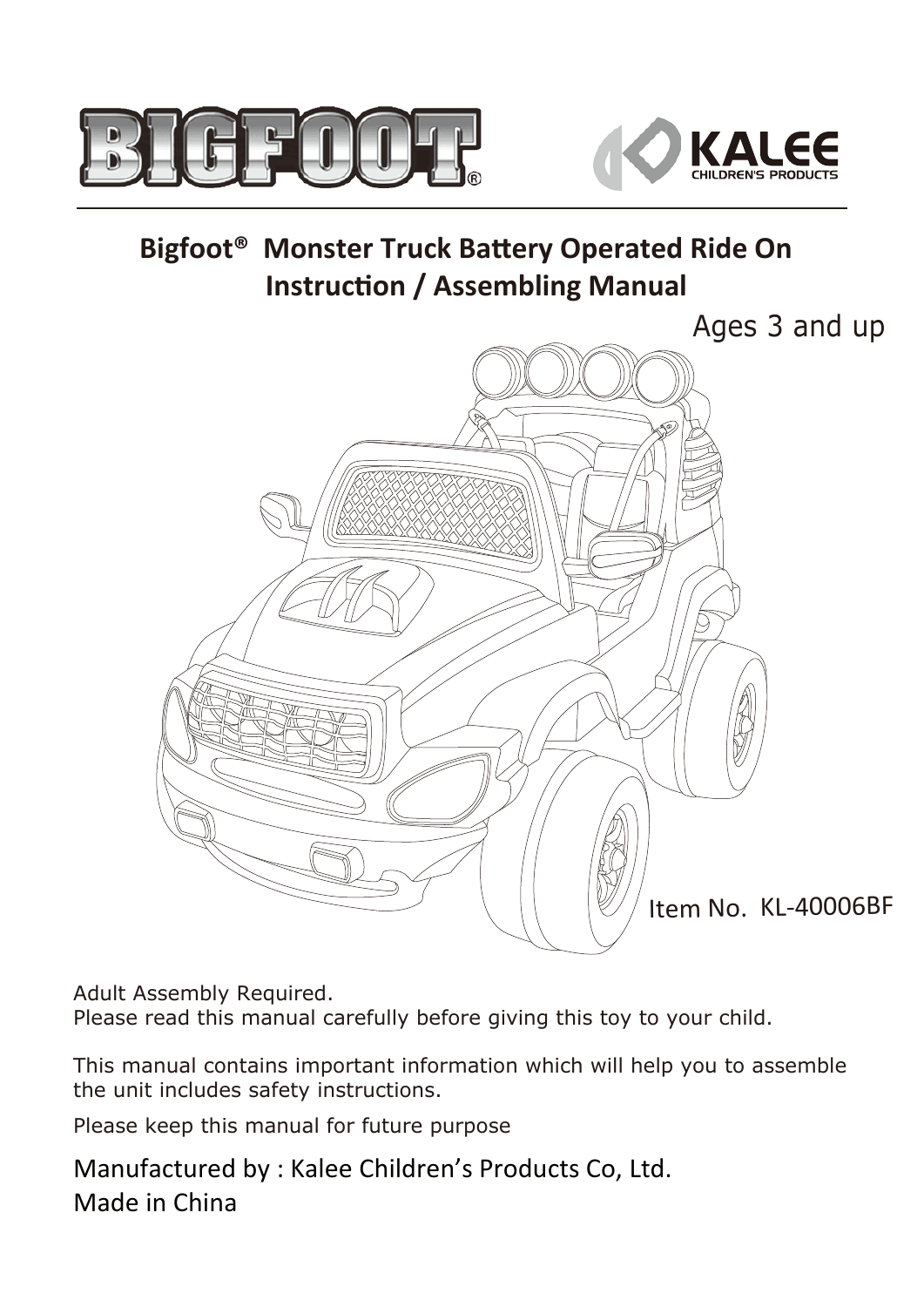### **Vehicle / Battery Specifications:**

Age: Ages 3 and up Maximum Capacity: 60 kgs / 132 lbs Speed: 5.0-5.5km/h / 3.1-3.4mph Battery Type: Sealed lead-acid rechargeable, 12Volt 10Ah Charging time: Always charge the battery for 8-10 hours before first use and when recharging is needed. Never charge for more than 20 hours.

Power input for Charger: A/C 100-240 Volts, 60Hz Power output to Battery: DC 14Volts, 1000mA

# **WARNING:**

- 1. Use the toy only on flat surfaces, such as sidewalks, driveways or playgrounds. Never ride the vehicle in dangerous places such as busy streets, roads or highways.
- Never use/ride/play near swimming pools or other bodies of water. 2.
- Never ride the vehicle in muddy or sandy areas. Never ride in hilly 3. areas or on steep slopes. This vehicle was made to operate on dry leveled ground.
- Never ride in the dark or in dimly lit areas. 4.
- Clean the vehicle only with a damp cloth and never submerge vehicle 5. in water or spray with water directly from a hose.
- 6.Do not exceed the recommended weight limit of 60 kgs / 132 lbs.
- 7. To avoid suffocation of children please destroy all plastic bags after assembly of the vehicle.
- 8.If vehicle is equipped with a forward / reverse switch, never press this switch while vehicle is in motion. Always stop the vehicle before switching directions.
- 9. This toy should be used with caution since skill is required to avoid falls or collisions causing injury to the user or third parties.

# **WARNING:**

To reduce the risk of injury, adult supervision is required.

Never use on roadways, near motor vehicles, on or near steep inclines or steps, swimming pools or other bodies of water. Always wear shoes and never allow more than 2 rider.



**Choking Hazard!** Contains small parts. Not for children under 3 years old! **WARNING:**

Contains small parts, sharp points and sharp edges. Adult assembly required.

# **WARNING:**

Not to be used in traffic.

# **WARNING:**

This toy is unsuitable for children under 3 years due to its maximum speed.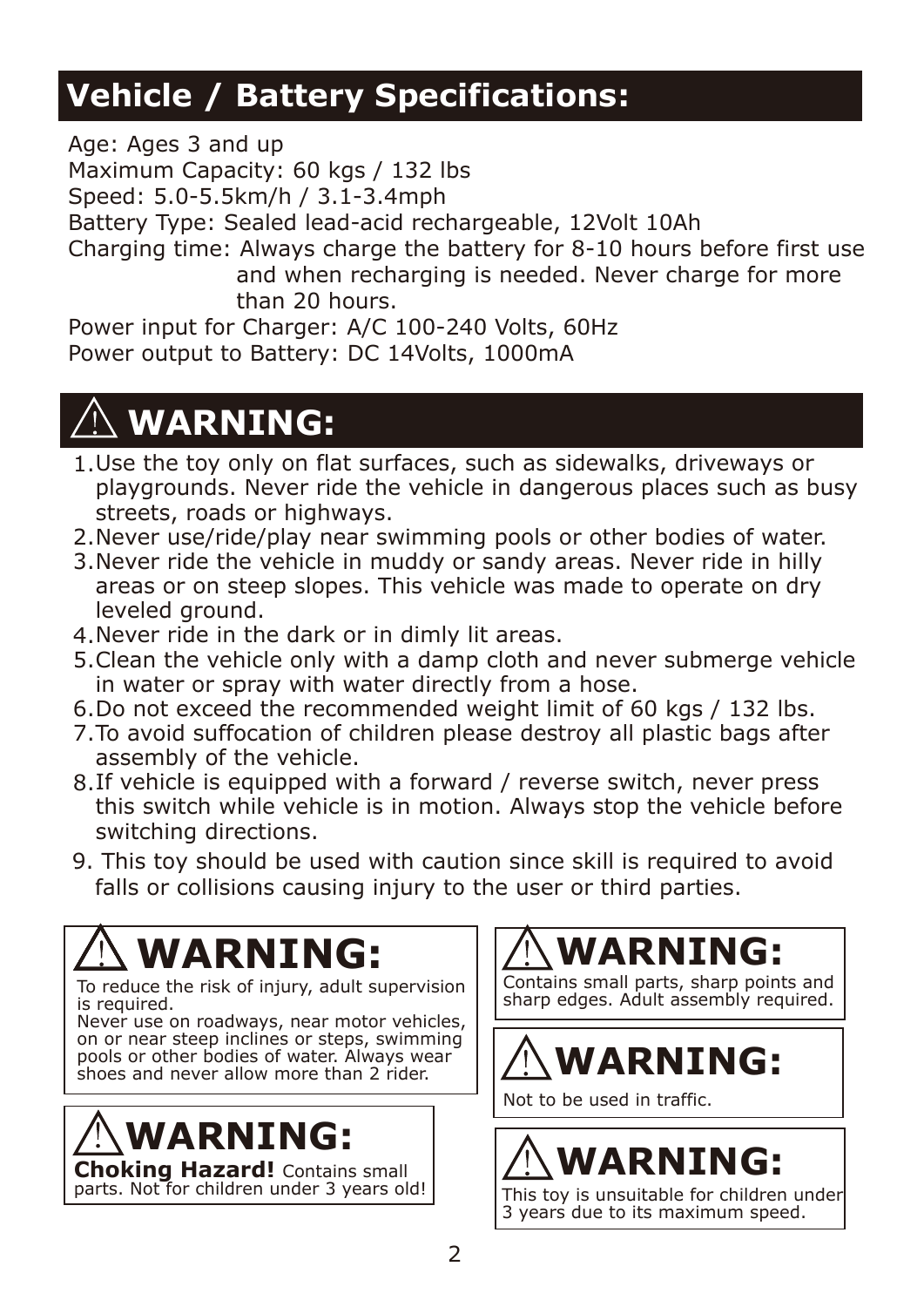# **CHARGING CAUTIONS:**

- The charger is not a toy. Do not allow children to play with the charger or to recharge the battery.
- Turn the power switch to "OFF" when charging.
- Before the first use, you should charge the battery for 8-10 hours. Do not charge the battery for more than 16 hours to avoid overheating the charger.
- It is normal for the charger to feel warm during charging. If the charger feels very hot, stop charging, unplug the charger and check the battery and charger.
- Use the charger in a dry location only and store in a dry location when not in use.
- Regularly check the charger, battery and their connectors for excessive wear or damage each time you charge the battery. If damage or excessive wear is detected, do not use the charger or the battery until you have replaced the worn or damaged part.

## **BATTERY SAFETY WARNING:**

- Only use the battery and charger supplied by the manufacturer.
- Do not connect the battery terminals directly together. This will cause the battery to short-circuit.
- Never short-circuit the battery terminals or modify the electrical system. Alterations may cause a fire resulting in serious injuries.
- Do not mix old and new batteries or batteries of different types.
- Remove batteries during long periods of non-use. Always remove batteries from the product. Dispose of batteries safely. Do not dispose of batteries in fires. The batteries may explode or leak.
- If removable, rechargeable batteries are used, they are only to be charged under adult supervision.
- Recharge the battery fully before storage, then charge it every 3 months to extend the life of the battery.

 $WARMING -$  Risk of fire. Do not by pass fuse. Replace only with the correct amperage fuse.

# **Caution: Caution:**

This ride on vehicle is equipped with a built-in thermal circuit breaker. The thermal circuit breaker is a self-resetting safety device which automatically "trips" and shuts down the operation of the vehicle if it is overloaded or the driving conditions are too severe. Once the circuit breaker has tripped it will automatically reset itself after approximately 25 seconds and allow the rider to resume normal operation.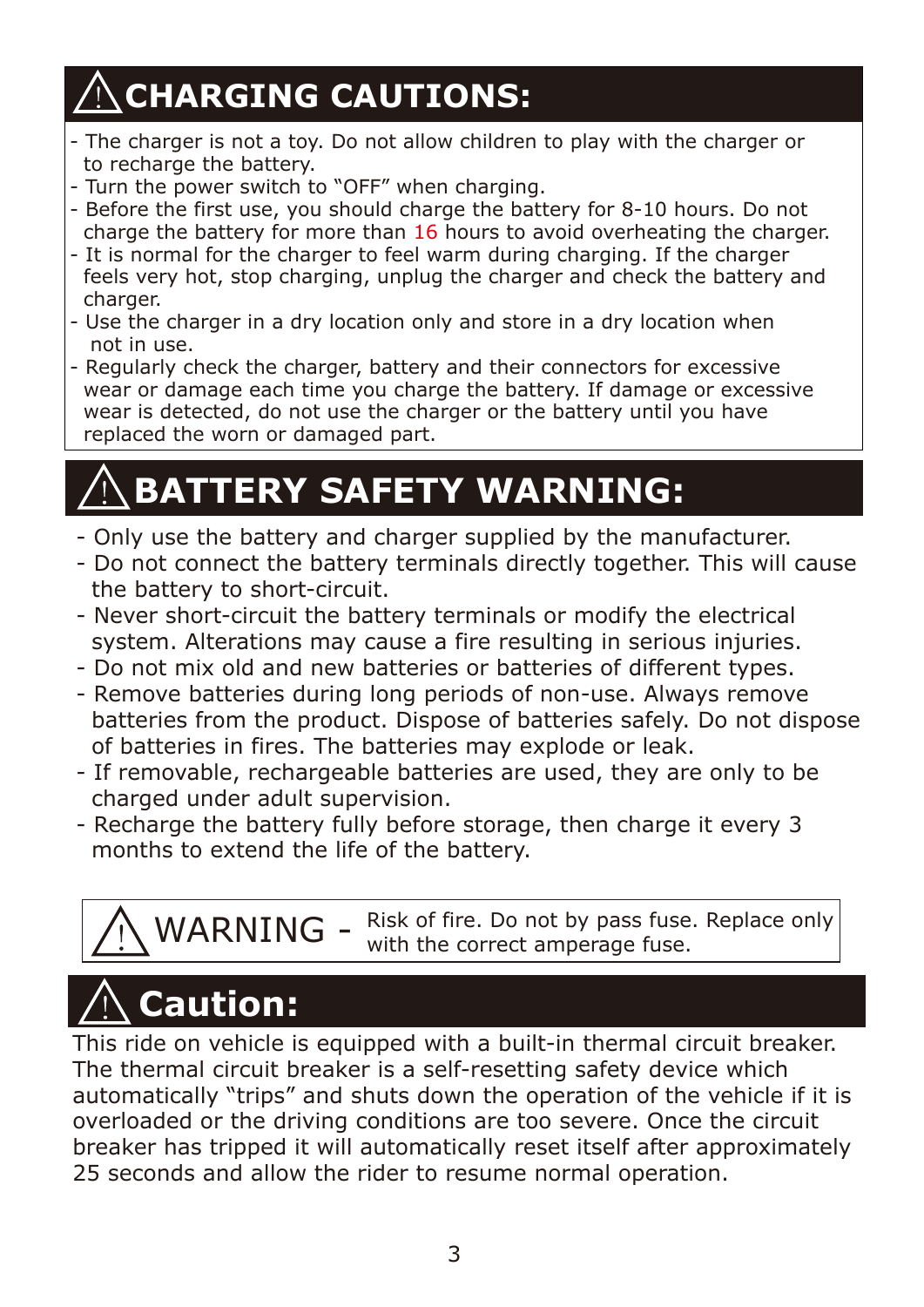### **Part List:**

| No. |                          | Description                  | Qty    |
|-----|--------------------------|------------------------------|--------|
| 1   |                          | <b>Body</b>                  | 1pc    |
| 2   |                          | Grille                       | 1pc    |
| 3   |                          | <b>Rear Bumper</b>           | 1pc    |
| 4   |                          | <b>Front Cover Accessory</b> | 1pc    |
| 5   |                          | <b>Windshield Assembly</b>   | 1pc    |
| 6   |                          | <b>Steering Wheel</b>        | 1pc    |
| 7   |                          | Seat                         | 2pcs   |
| 8   |                          | <b>Rear Backrest A</b>       | 1pc    |
| 9   |                          | <b>Rear Backrest B</b>       | 1pc    |
| 10  |                          | <b>Backrest Accessory</b>    | 1 pail |
| 11  |                          | PWA5x16x10 Screw             | 2pcs   |
| 12  | nomonomente e constructo | TM5x36x9 Screw               | 1pc    |
| 13  |                          | M5 Nut                       | 3pcs   |
| 14  |                          | PA5x16x7 Screw               | 10pcs  |
| 15  |                          | PA3x14x5 Screw               | 14pcs  |
| 16  |                          | TA5x20x9 Screw               | 2pcs   |
| 17  |                          | TA3.5x16x7 Screw             | 2pcs   |
| 18  |                          | Charger                      | 1pcs   |

Remark: all screws and nut (except PA3X14X5 Screw) are prefixed on the car.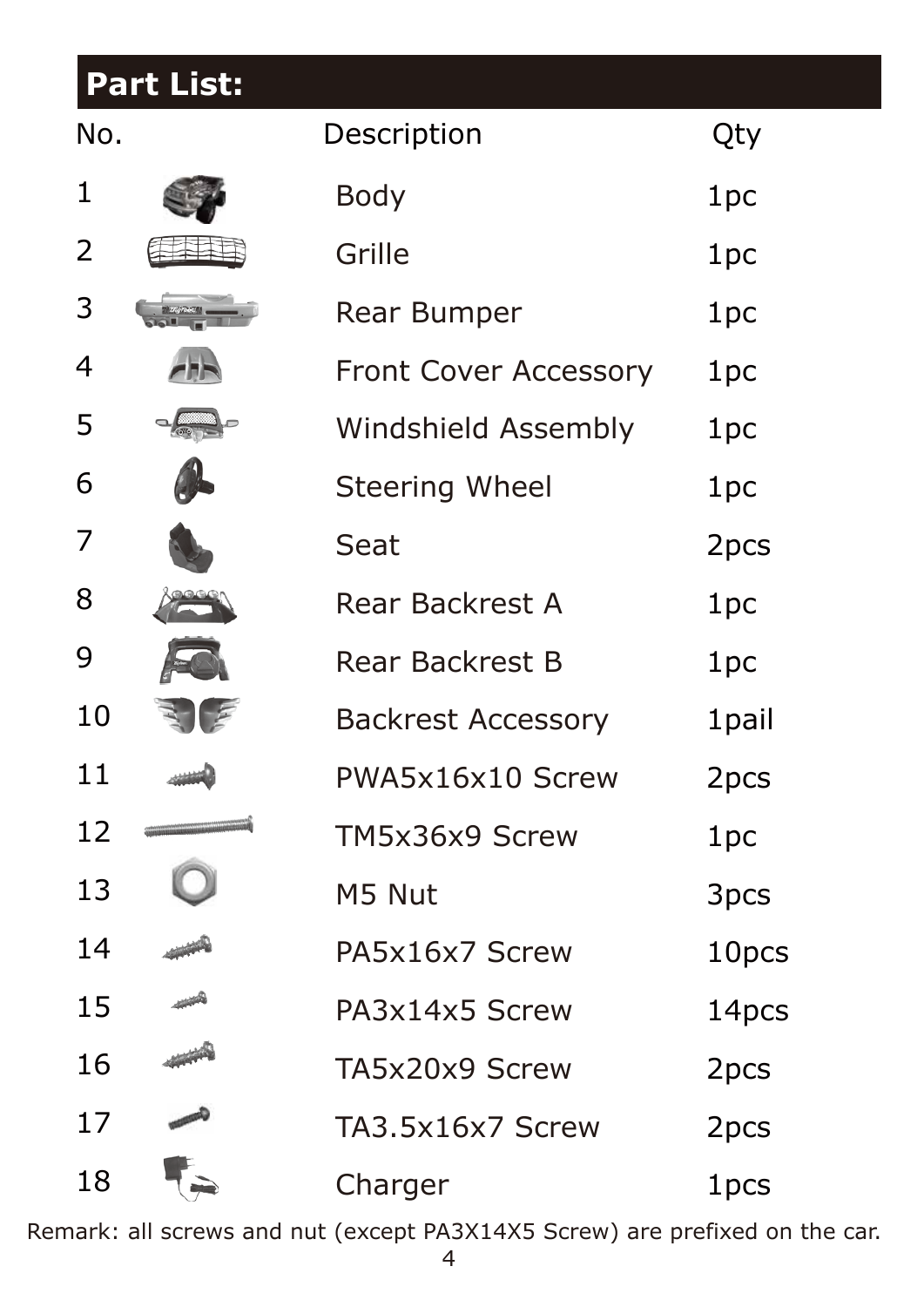### **How to assemble the vehicle:**



- Step 1:
- $\bullet$  Attach the Grille (#2) to the car.



Step 2:

- $\bullet$  Attach the Rear Bumper (#3) onto the car.
- Insert 4xPA5x16x7 Screws (#14), then tighten with screwdriver.



#### Step 3:

• Attach the Front Cover Accessory (#4) onto the front cover of the car.



- Attach the Windshield Assembly (#5) on the car.
- Insert 2xPWA5x16x10(#11) Screws and tighten with screwdriver.

PWA5x16x10 Screw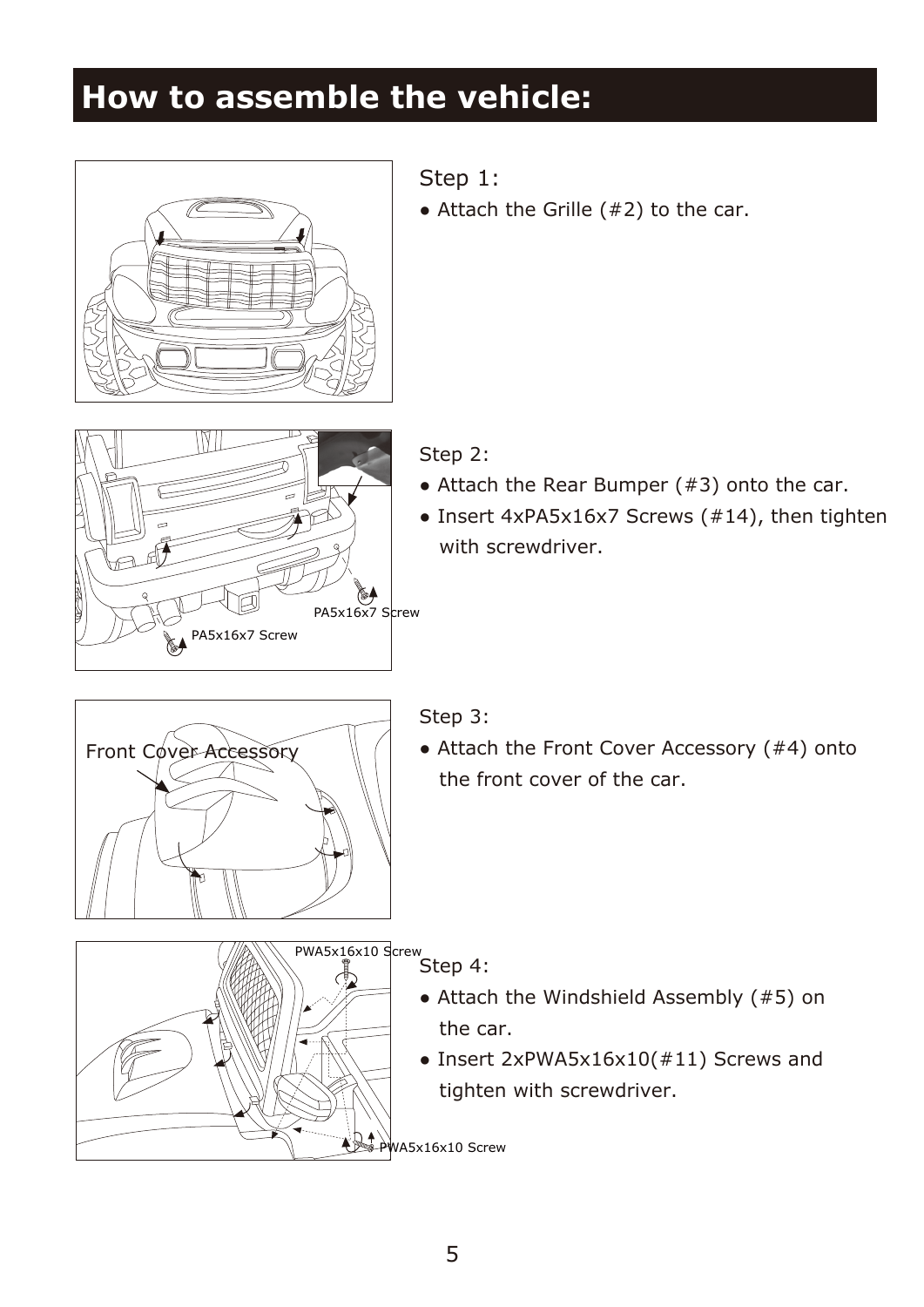

Step 5:

- $\bullet$  Place the Steering Wheel (#6) onto the steering wheel column.
- Insert the TM5x36x9 Screw (#12) across the steering wheel column.
- Insert the M5 Nut  $(#13)$ , tighten the screw with screwdriver (not included).
- Open the battery compartment located on the steering wheel column with screwdriver.
- Insert 3 AA batteries (not included) and close the lid with screwdriver.
- Place the red button to turn on the IC sound.



Step 6:

- $\bullet$  Place the Seats (#7) on the car, insert 6xPA5x16x7 Screws (#14), then tighten the screws with screwdriver.
- The battery is located under the left seat.





Step 7:

- $\bullet$  Turn the Rear Backrest A(#8) & Rear Backrest B(#9) closed.
- Insert 14xPA3x14x5 Screws(#15), then tighten the screws with screwdriver.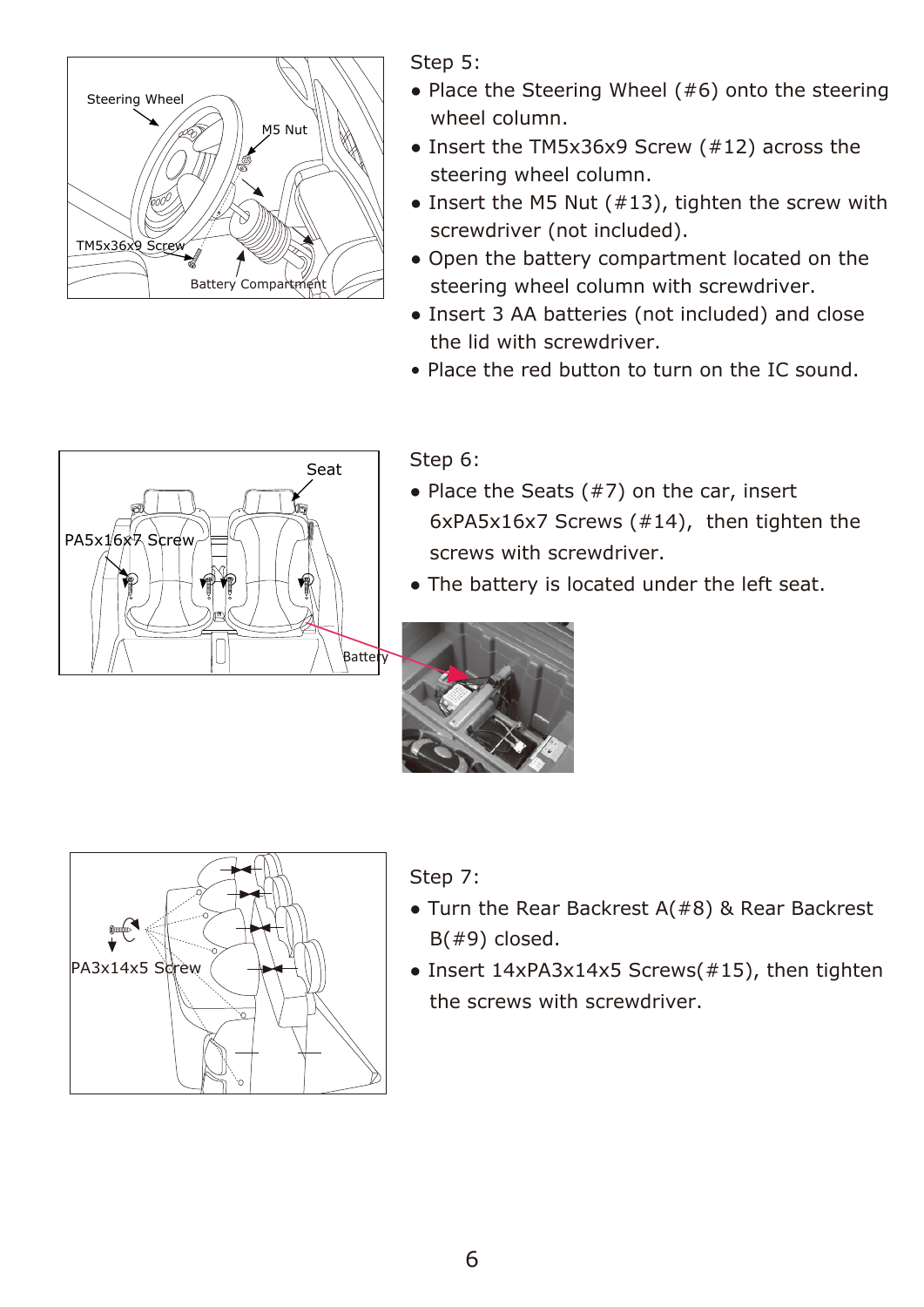

Step 8:

• Connect the wire for the rear light.



Step 9:

- Insert 2xTA5x20x9 Screws (#16) and 2xM5 Nuts (#13)
- Attach the rear backrest assembly to the vehicle, tighten the screws and nuts with screwdriver.



Step 10:

- Backrest Accessory Attach Backrest Accessory(#10) onto the car.
	- Insert 2xTA3.5x16x7(#17) Screws and tight with screwdriver.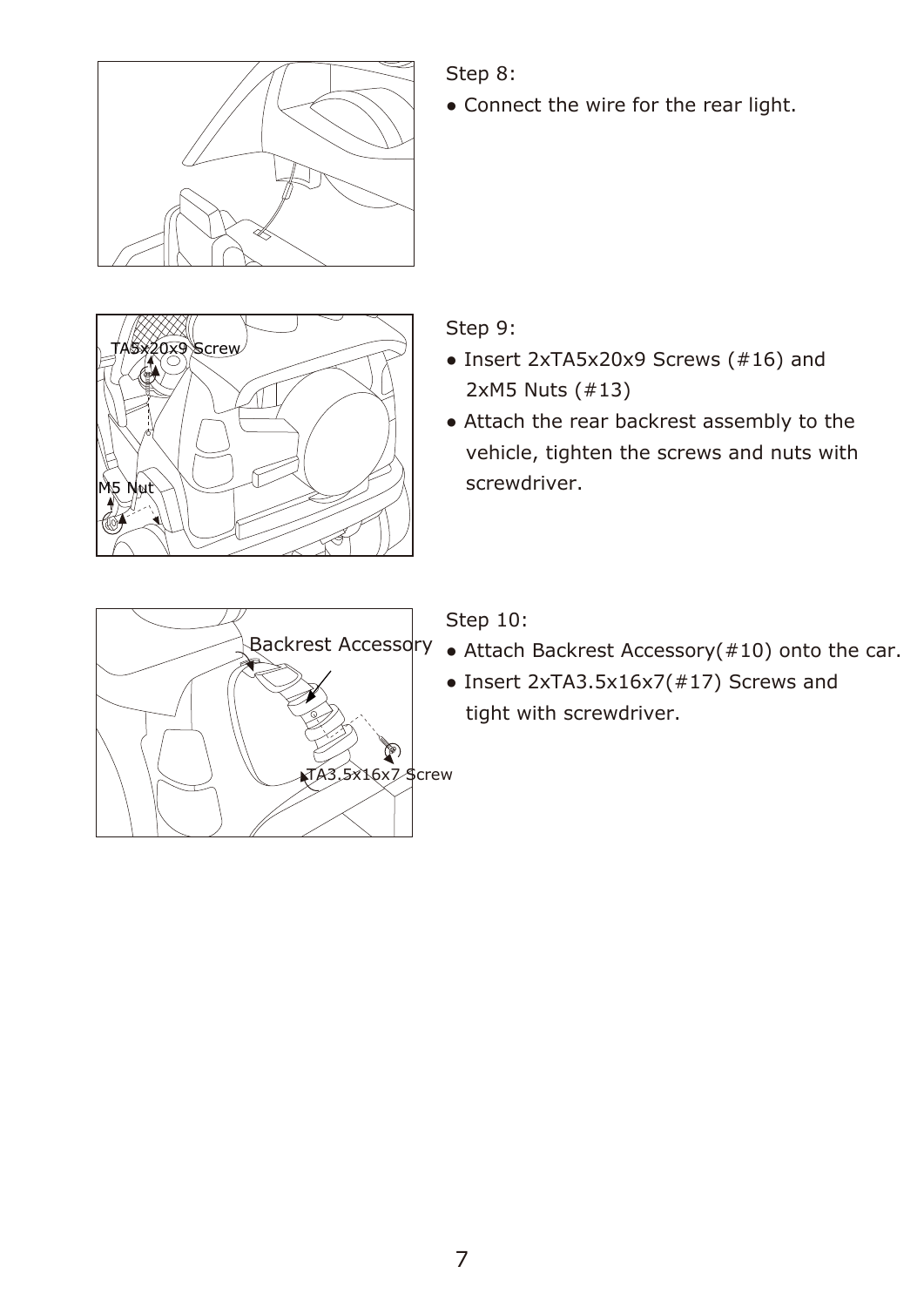### **Operation of the Vehicle:**

- 1.Make sure the battery is fully charged and the motor plug is connected to the battery plug.
- 2.Before using the vehicle, please connect the plugs which located in the middle of the seat.
- 3.Press the direction switch to "F" and press the accelerator pedal, vehicle will move forward.
- 4.To stop the vehicle remove foot from accelerator pedal. When stopped, press the direction switch to "B" then press the accelerator pedal, vehicle will move backward.
- 5. The vehicle has 2 speeds, drive forward with 2 speed and backward with 1 speed, press the red button as shown to change into faster speed.
- **NOTE: Do not change directions switch while vehicle is in motion.**



#### **Charging the Battery:**





- The socket for charging the battery is located on the seat.
- Connect the charger plug into the DC jack, then plug the charger into a household outlet.
- Charge the battery for 8-10 hours. Never charge more than 16 hours.
- When the battery is fully charged, unplug the charger and store it in a cool and dry place.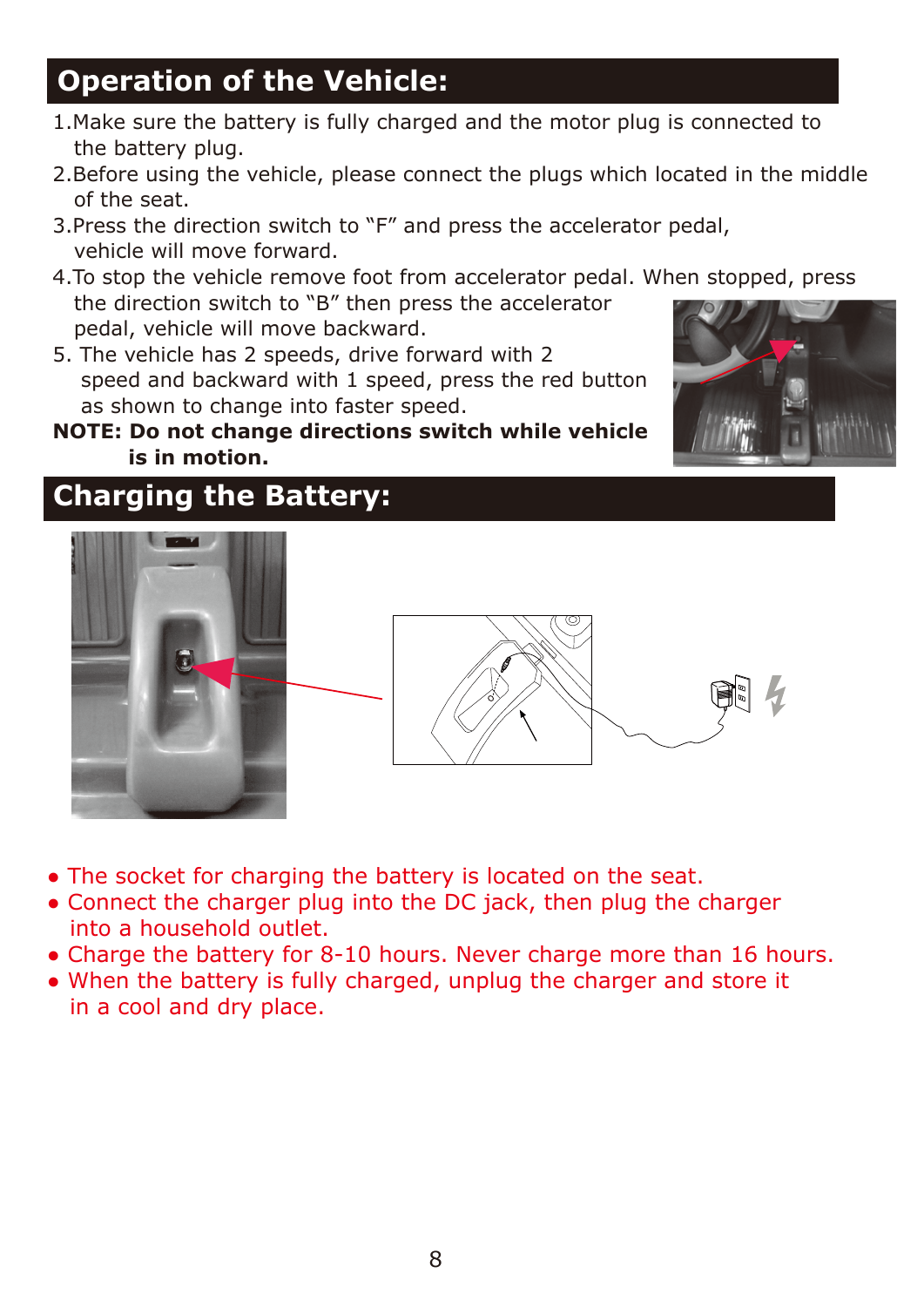#### **Maintaining your vehicle:**

- It is a parents responsibility to check main parts of the vehicle before use. Regularly examine the vehicle for potential hazards, such as the battery, charge cable, cord and plug. Ensure screws are tightened. If there are any damages, the vehicle must not be used until these damages have been properly repaired or replaced.
- Occasionally use a lightweight oil to lubricate moving parts such as the wheels and steering linkages.
- Keep the vehicle in an upturned position, do not overturn or incline it. It is recommended to store the vehicle indoors when not in use. If stored outdoors, the vehicle needs to be covered by a tarp for protection against weather elements.
- This toy should be kept away from fire. Keep the vehicle away from sources of heat, such as stoves and heaters. Plastic parts may melt. While charging ensure all flammable liquids are well away from the vehicle.
- ADULTS ONLY to recharge the battery after each use. Recharge the battery at least once a month when the vehicle is not being used.
- Use a soft, dry cloth to clean vehicle.
- *DO NOT* use any chemical liquids to clean the plastic surface of the vehicle.
- *DO NOT* wash the vehicle with soap and water.
- DO NOT drive the vehicle in rainy or snowy weather. Water will damage the motor, electric system and battery.
- When not in use all electrical sources should be turned off. Press the power switch to the "OFF" position to turn the power off. Also disconnect the battery connection under the seat.
- Please do not change the structure of this product and circuit system.
- *DO NOT* use the vehicle for other purposes except riding.
- To extend the battery life you should recharge the battery fully before storage, then charge it every 2 months if not in use.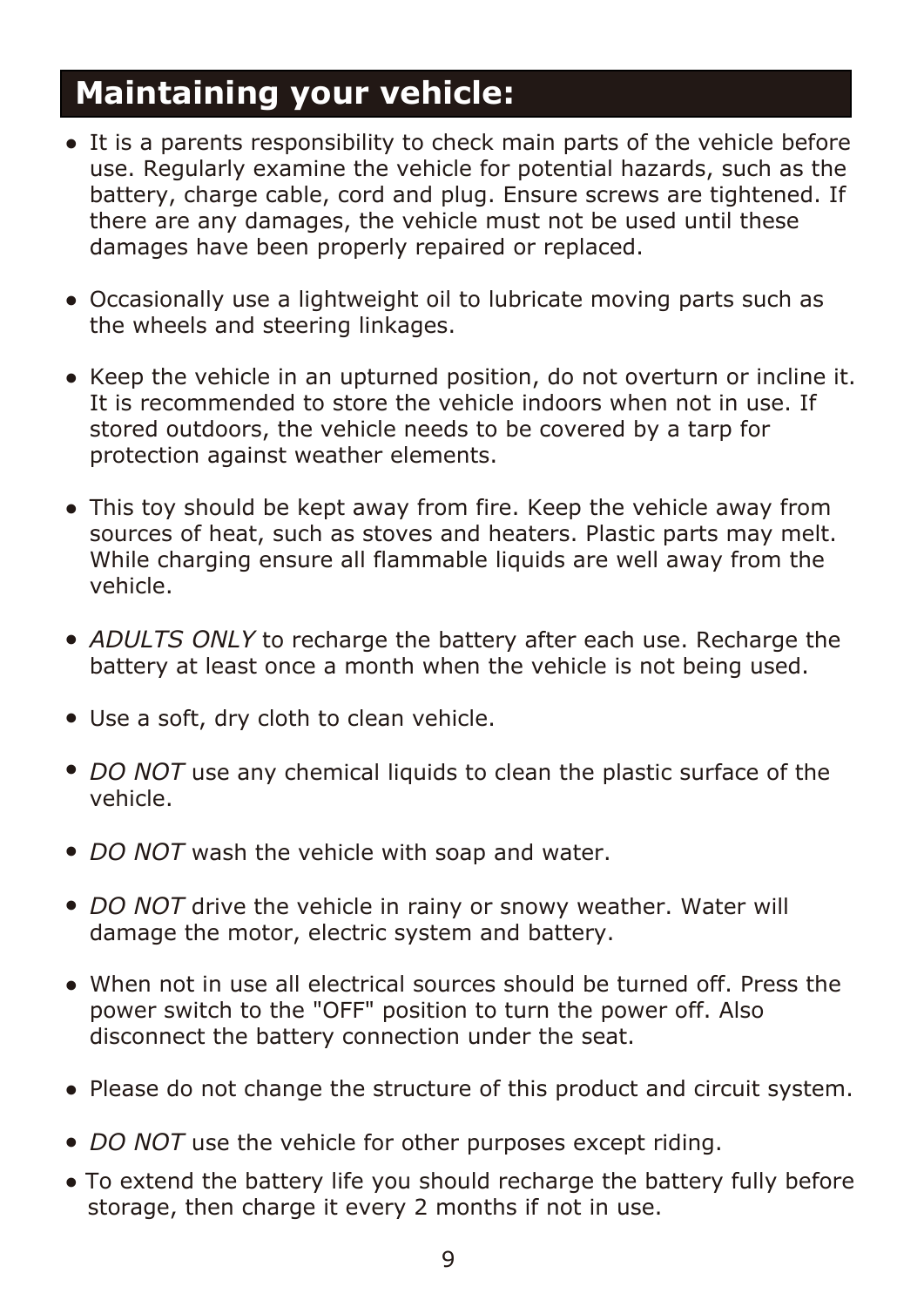### **Safety Precautions:**

- 1. While riding, adult supervision is required at all times.
- 2. Always wear a helmet when riding.
- 3. Do not ride near roads or on the footpath.
- 4. It is not recommended to drive the vehicle on wet surfaces or on slopes greater than 15 degrees.
- 5. It is recommended to ride this vehicle on smooth surfaces only.
- 6. Do not use this vehicle outdoors when it is raining.
- 7. Make sure you come to a complete stop before changing directions from forward to reverse.
- 8. Don't allow children to operate the charger or play with the battery.
- 9. Clean the vehicle with a dry cloth only.
- 10. Please follow the correct weight and age limits allowed to driver this vehicle.
- 11. It is prohibited to change the circuit or add other electric parts.
- 12. Adults must teach their children about safe driving procedures.
- 13. Please turn the power off when not in use.
- 14. Check the seat to ensure it has been fitted and secured with a bolt before driving.
- 15. Inspect all wires and connections of the vehicle perodically.
- 16. Charging the battery should only be done by adults.
- 17. Charging plug is located the bottom of the vehicle.
- 18. In order to avoid accidents, please ensure the vehicle is safe before driving.
- 19. Do not let any child touch the wheels or be near them when the vehicle is moving.